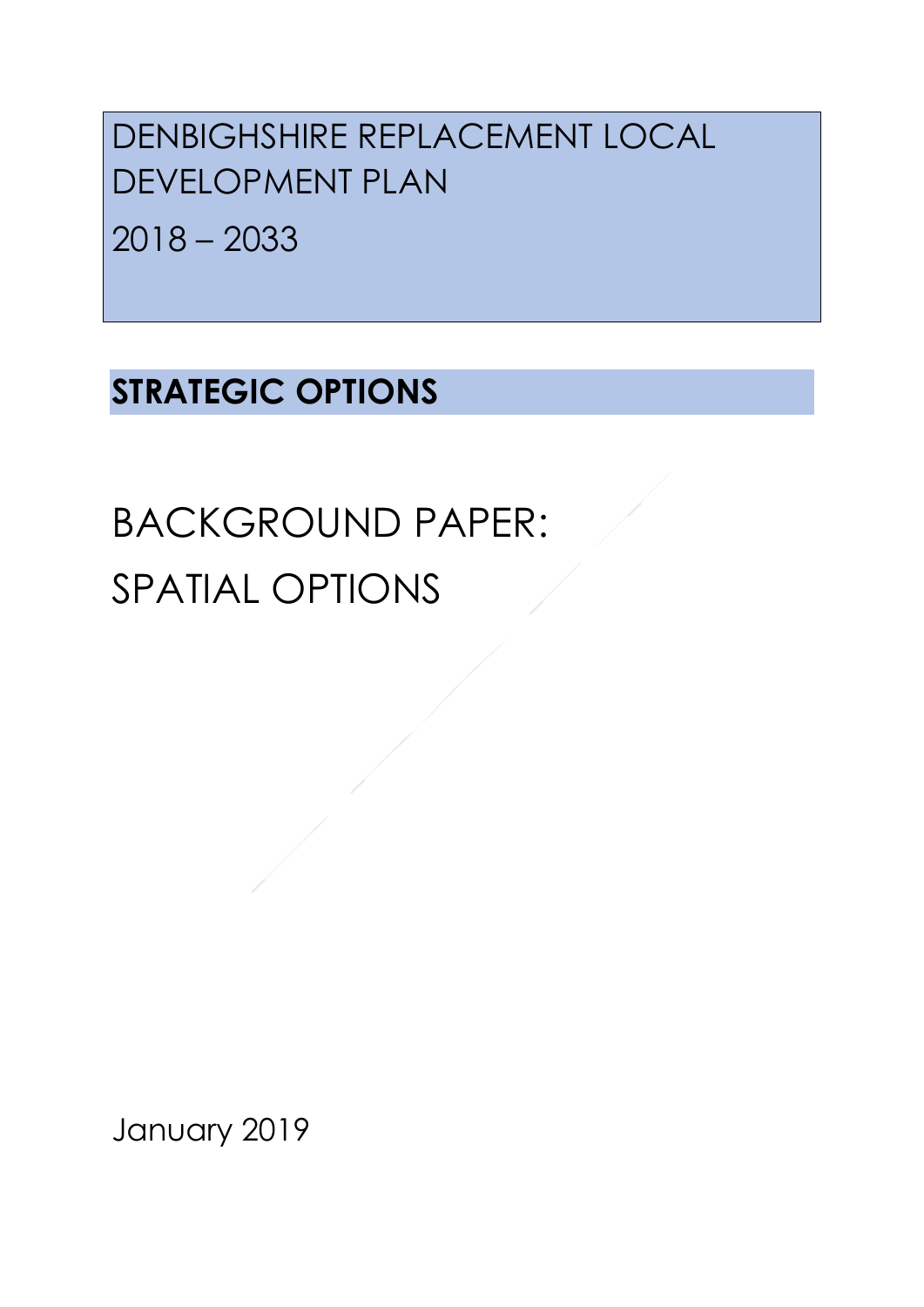# Denbighshire Local Development Plan 2018-2033

# Spatial Options

# January 2019

#### 1. Introduction

- 1.1 In addition to determining the proposed level of growth in the county over the plan period, the LDP must also propose a spatial strategy identifying where this growth should be located. The growth option and spatial option which are eventually selected are referred to as the Preferred Strategy and will form the basis of the Pre-deposit LDP.
- 1.2 Only those options considered realistic, deliverable and in conformity with national policy/strategies should be considered in developing a LDP. Options should also reflect the evidence base and meet the identified needs of the area. The spatial options identified at this stage are strategic and are therefore not intended to define precise boundaries or site allocations.
- 1.3 This report should be read in conjunction with the background paper 'Settlement Assessment' (January 2019) which provides details of how the county's towns and villages have been assessed and their position within the proposed settlement hierarchy.

## 2. Spatial Options

2.1 The following three options are proposed:

## 2.2 Spatial Option 1: Serviced settlements only

This option spreads new development across the county's towns and villages which have existing services or facilities. Settlements without services would not have land-use allocations but would have limited opportunities for growth through in-fill development or exception sites. This option directs development to sustainable settlements where residents have access to some level of facilities and away from those smaller settlements without facilities. The levels of growth in each settlement would reflect its position in the settlement hierarchy, with some flexibility to reflect local circumstances.

## 2.3 Spatial Option 2: Key Strategic Site and serviced settlements

This option represents a continuation of the current strategy in the adopted LDP, with a single major mixed-use site in Bodelwyddan and with smaller scale development in the rest of the county's settlements, but only in those places with facilities/services. The justification for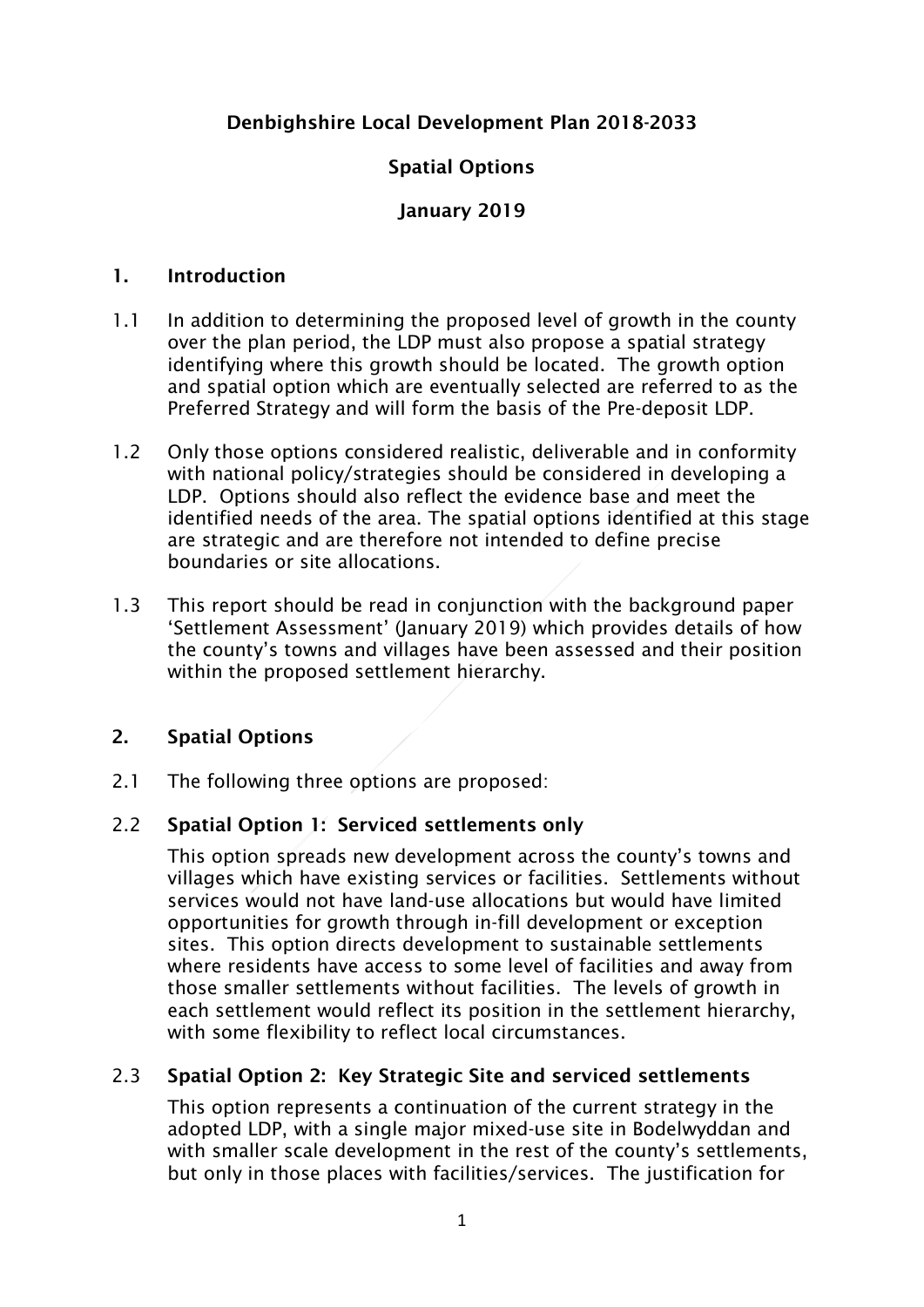this strategy was that i) the greatest employment, commercial and residential demand is in the north of the county, ii) the largest percentage of the population live in this area, iii) the county's key transport links are in this area and iv) there are greater opportunities for mixed land uses and infrastructure provision in the development of large sites. This option directs development to sustainable settlements where residents have access to some level of facilities and away from those smaller settlements without facilities. The levels of growth in each settlement would be accordance with its position in the settlement hierarchy, with some flexibility to reflect local circumstances.

#### 2.4 Spatial Option 3: Key Strategic Site and all settlements

This option represents a continuation of the current strategy in the adopted LDP, with a single major mixed-use site in Bodelwyddan and smaller scale development in the rest of the county's settlements, including those without facilities/services. The option provides for more opportunities for growth in the smaller rural settlements. The levels of growth in each settlement would be accordance with its position in the settlement hierarchy, with some flexibility to reflect local circumstances.

2.5 A summary and thematic map for each option is included below: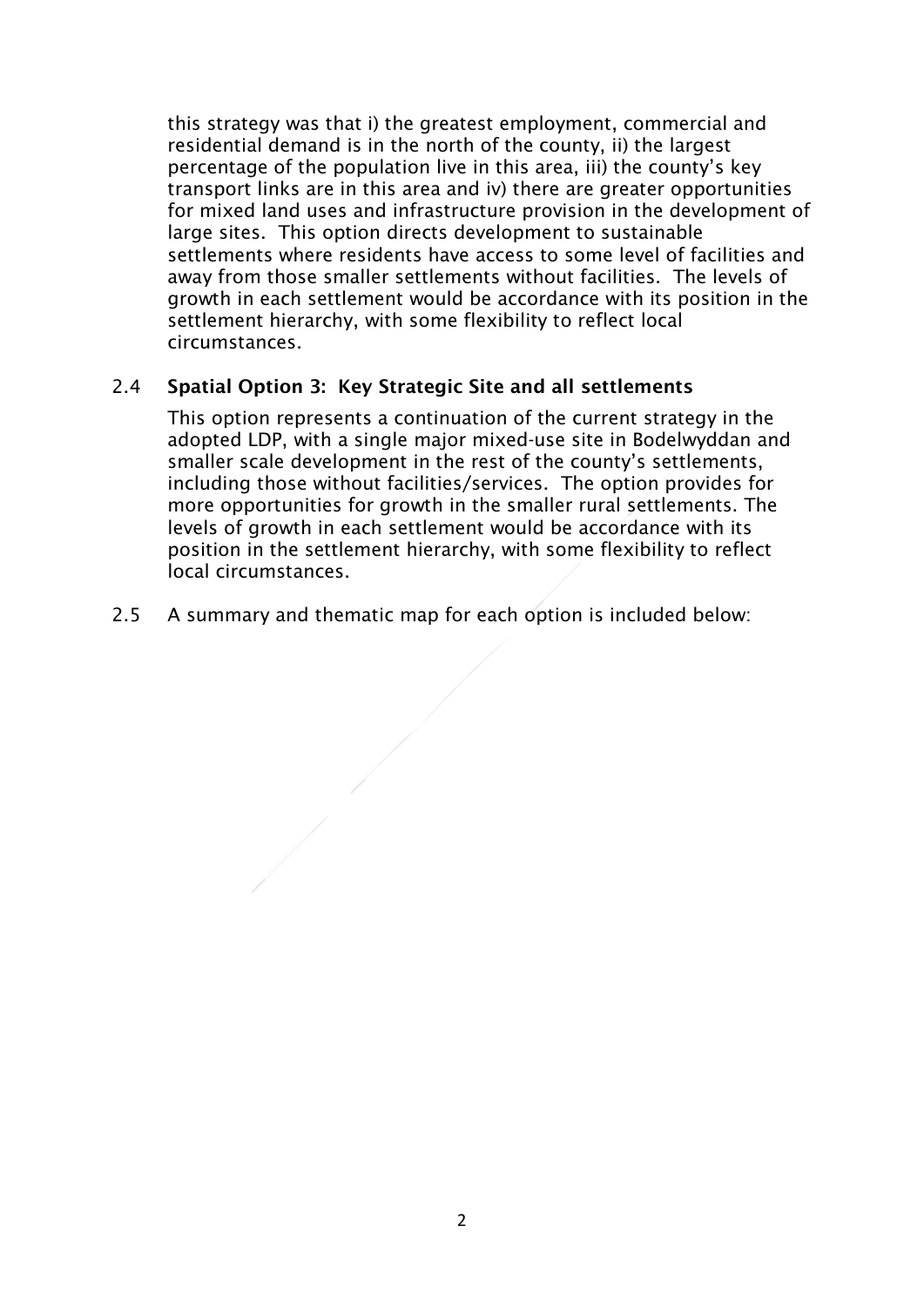## Option 1: Serviced settlements only

This option spreads growth across the county's main/local centres and villages with services/facilities. Villages without services/facilities would be allowed some limited growth based on infill and exception sites but would not include allocations.

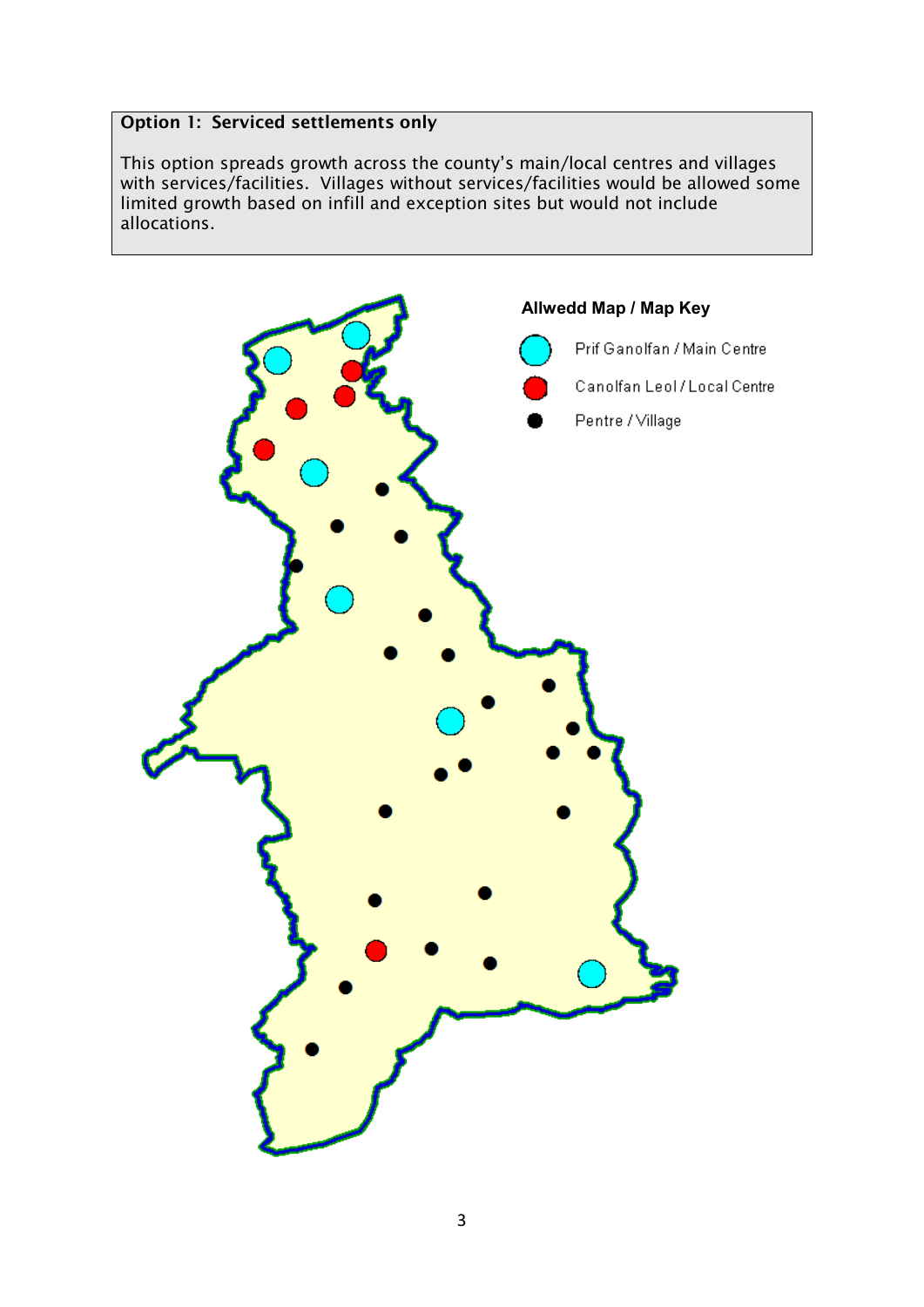Pros:

- Development would be directed to sustainable settlements, where there is access to services and facilities.
- Additional growth may support existing services and facilities in the smaller serviced settlements.
- Would spread growth geographically across the county.

Cons:

- All serviced settlements would have incremental growth, which may not be sufficient to deliver infrastructure benefits.
- Doesn't allow for consideration of constraints or suitability.
- Could limit any growth aspirations in settlements without services.
- Does not recognise the role of Bodelwyddan Key Strategic Site in delivering the North Wales Economic Growth Vision.

This spatial option would direct development to locations in the following settlement tiers:

- Main centres
- Local centres
- Villages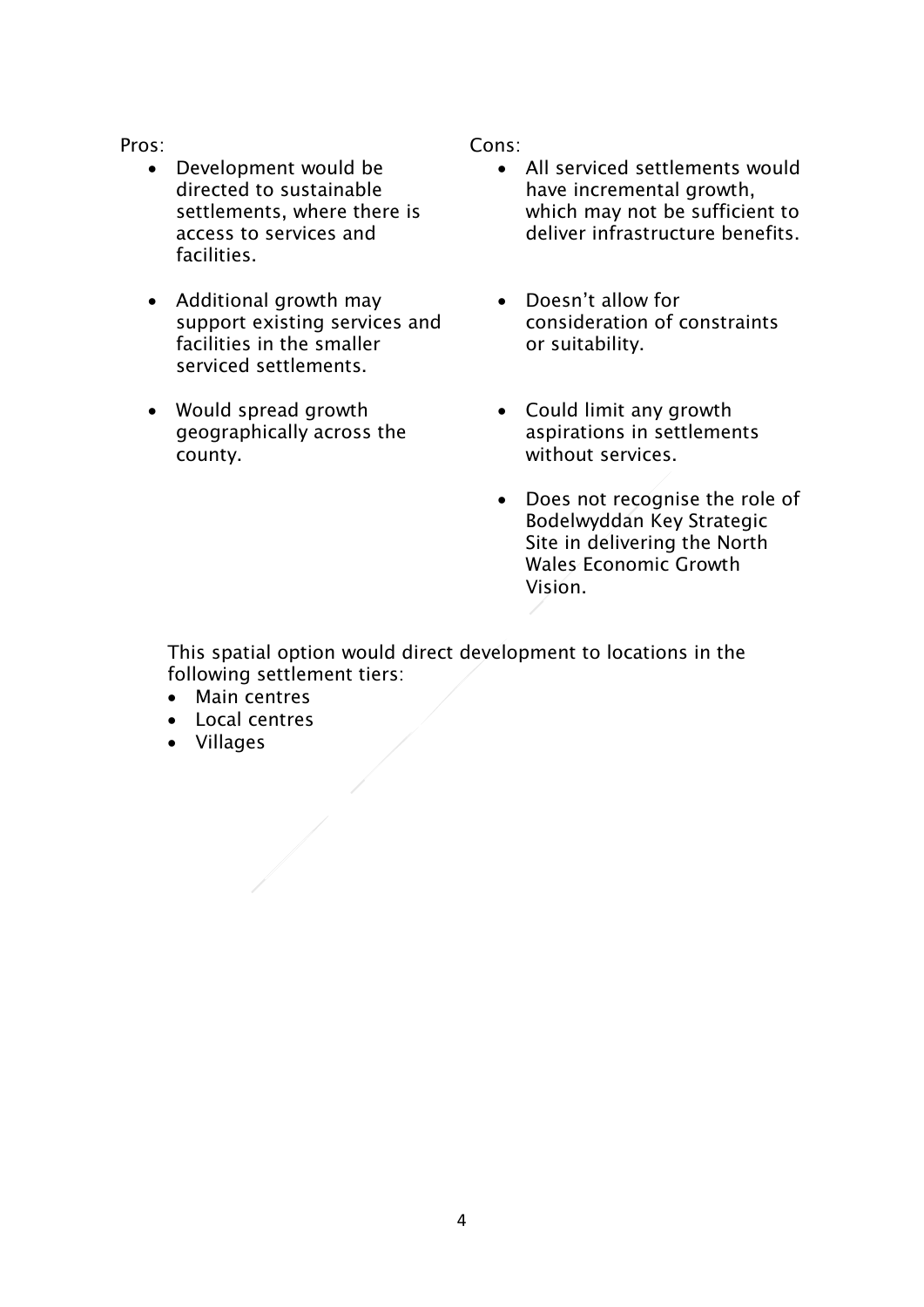#### Option 2: Key Strategic Site and serviced settlements

This option focuses growth in a single major mixed-use site in Bodelwyddan, with lower levels of growth in the main/local centres and villages with services/facilities. Villages without services/facilities would be allowed some limited growth based on infill and exception sites.

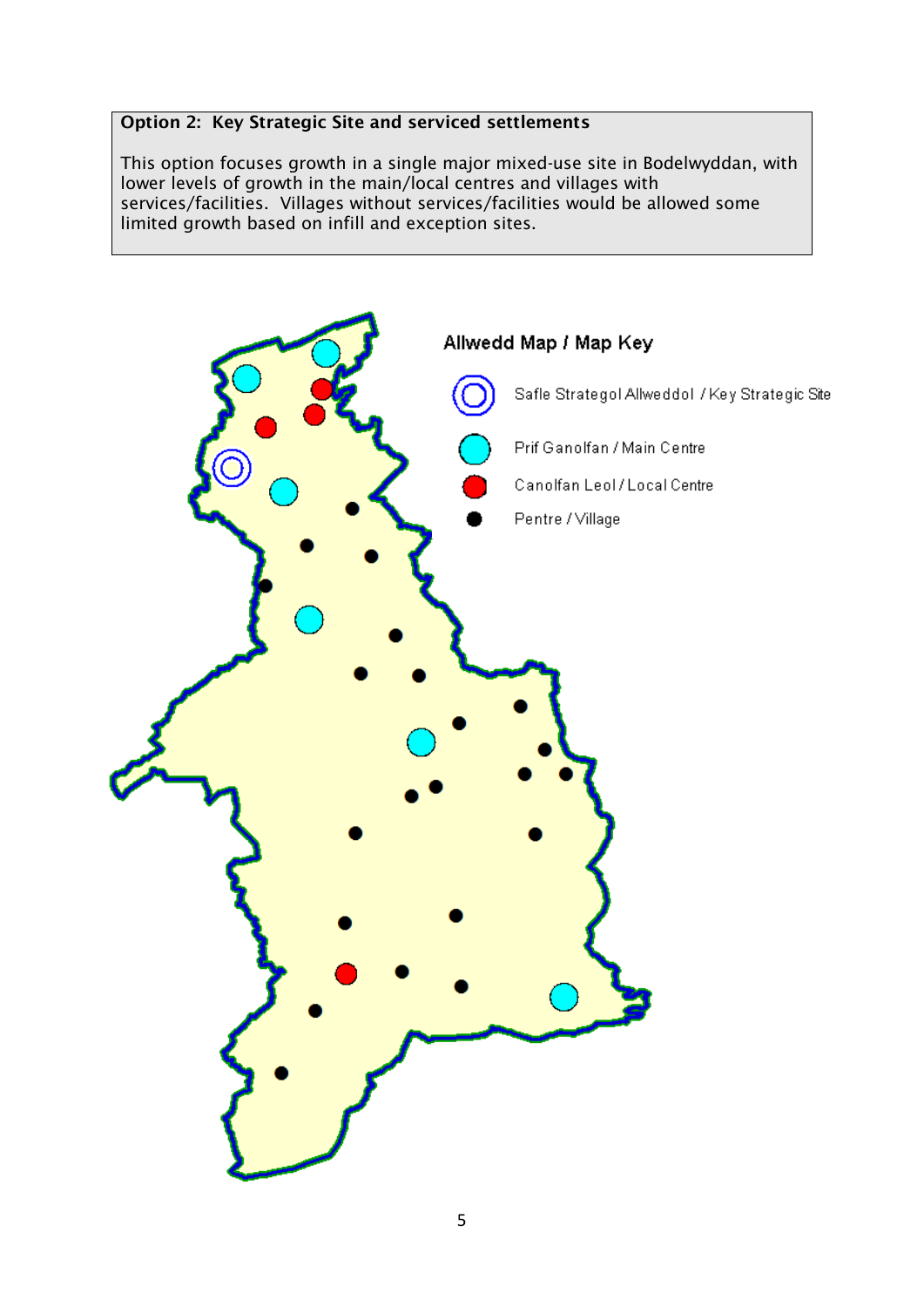Pros:

- Most development is directed to a single strategic site close to main transport routes and access to employment opportunities, creating a sustainable mixed-use development.
- Delivery of a key strategic site provides opportunities for the integration of land uses and delivering improved infrastructure.
- Provides for more flexibility in growth in other serviced settlements.
- Recognises the role of Bodelwyddan Key Strategic Site in delivering the North Wales Economic Growth Vision.

Cons:

- Delivery timescales of a single large site may exceed the lifetime of the new Local Development Plan.
- Concentrates development in one location, which, depending upon the preferred growth level for the county, may restrict aspirations for growth in other settlements.
- Delivery of a single large site requires significant infrastructure provision to enable development.

This spatial option would direct development to locations in the following settlement tiers:

- Main centres
- Local centres
- Villages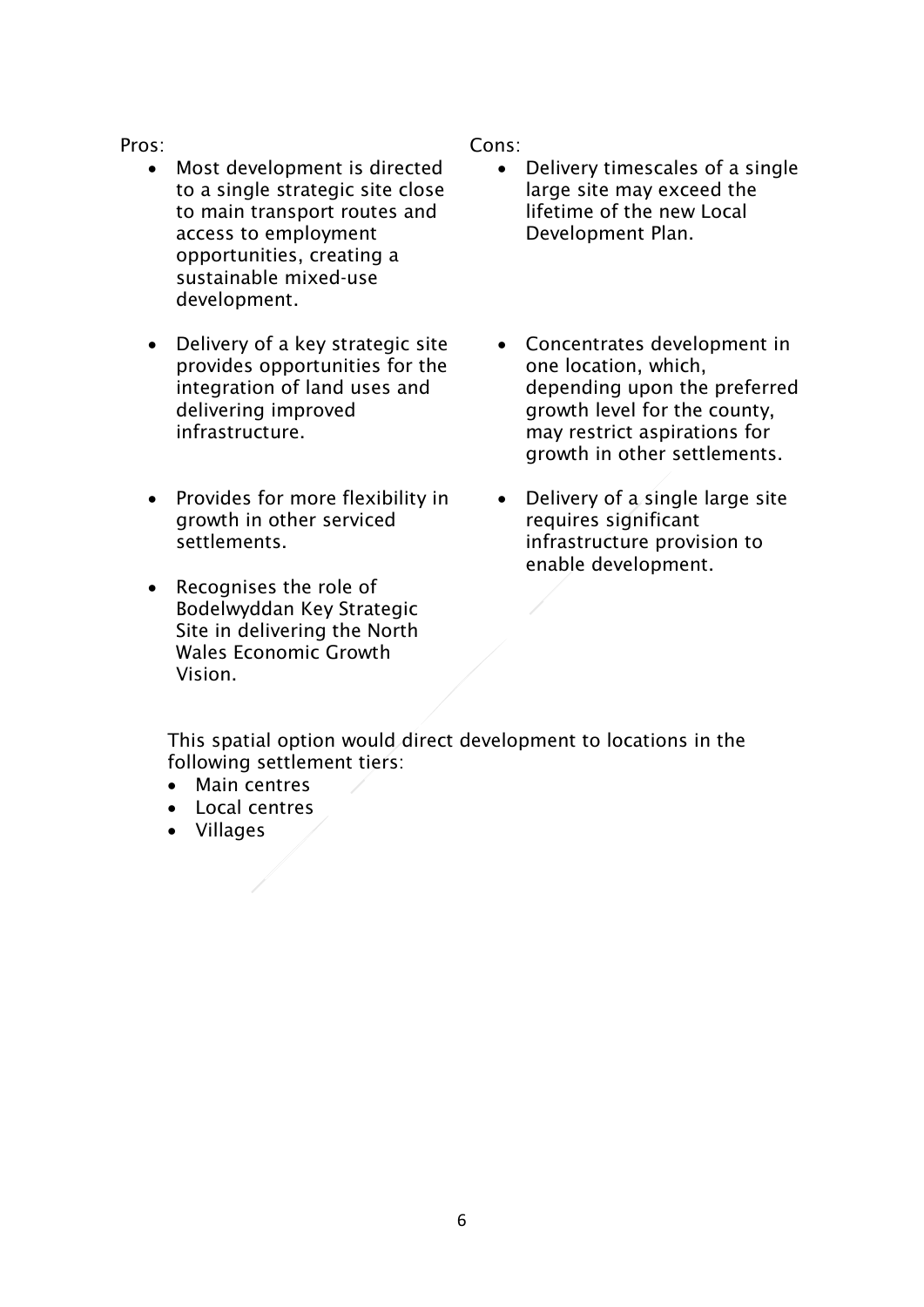## Option 3: Key Strategic Site and all settlements

This option focuses growth in a single major mixed-use site in Bodelwyddan, with lower levels of growth in the main/local centres, villages and unserviced villages.